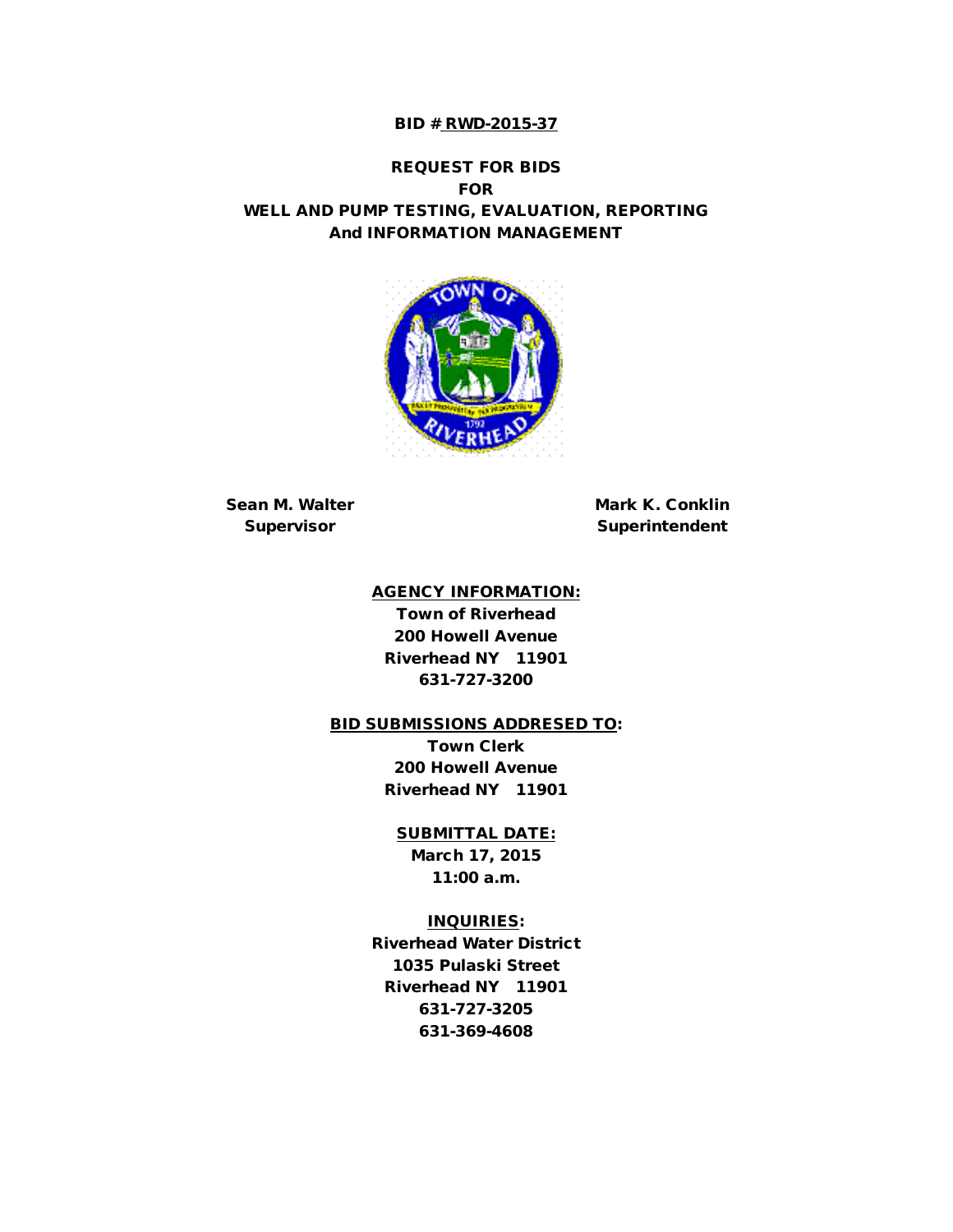# TABLE OF CONTENTS

| Section 1. | Introduction                            | 3              |
|------------|-----------------------------------------|----------------|
| Section 2. | <b>Technical Requirements</b>           | 3              |
| Section 3. | <b>Contractual Terms and Conditions</b> | $\overline{4}$ |
| Section 4. | Administrative                          | 6              |
|            | Section 5. Bid Format and Content       | 6              |
|            | Section 6. Bid Evaluation Criteria      | $\overline{7}$ |
| Section 7. | NYS Labor Law                           | $\overline{7}$ |
| Section 8. | <b>Fuel Surcharge</b>                   | $\overline{7}$ |
| Section 9  | Attachments                             | 7              |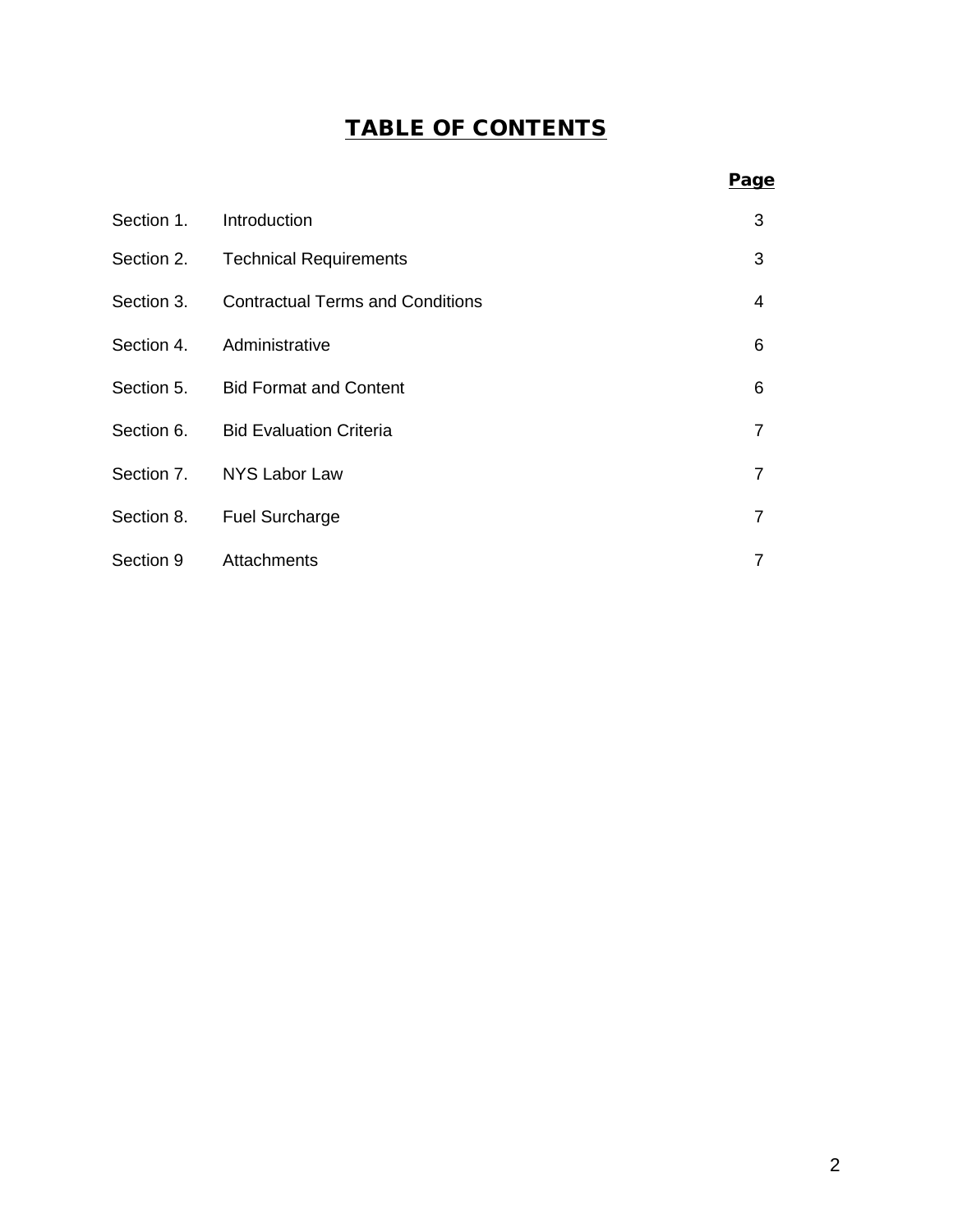## **Section 1. Introduction**

### *1.1 Purpose*

The Town of Riverhead Water District (hereinafter "**DISTRICT**") seeks bids from an individual or company with specific training, ability, knowledge, experience and/or expertise to provide services to the District consisting of well and pump testing, evaluation, reporting and information management for the District's seventeen (17) wells and thirteen (13) booster pumps. Additional available services shall also be provided including inspection, analysis and reporting on the condition of wells and pumping equipment and operator training.

### *1.2 Background*

The District supplies water to the residents of the Town of Riverhead. During the course of providing this service to its residents, it is necessary to test the wells and pumps and obtain an evaluation and report of the wells' performance.

## **Section 2. Technical Requirements**

Bidders shall provide the following services to the District for the well & pump testing, evaluation; reporting and information management:

### *2.1 Services:*

### *I Well & Pumps Testing, Evaluation, Reporting & Information Management:*

- Full performance tests and reports on performance characteristics throughout full operating range and vibration analysis as per Hydraulic Institute;
- Periodic maintenance services and reports on performance under normal system condition with vibration testing;
- Maintain operational and historical information on off-site database and update District database.
- *II Inspection, Analysis & Reports on the Condition of Wells & Pumping Equipment:*
- During regular maintenance with recommendations for most cost-effective repair of equipment;
- Review and analysis of well performance and recommendations for correcting existing operational problems;
- Well and pump maintenance management and oversight.

### *III Power Cost Reduction Services:*

- Power Cost Reduction Study, including site survey, system profile through collection and analysis of operational information;
- Assist in implementation of operation and equipment changes to assure success of program to maximize savings in power costs.

### *IV Operator Training:*

- "Hands-on" during maintenance inspections or full test of wells & pumps;
- N.Y.S.D.O.H approved to provide "contact hours" to operators, who assist in maintenance inspections.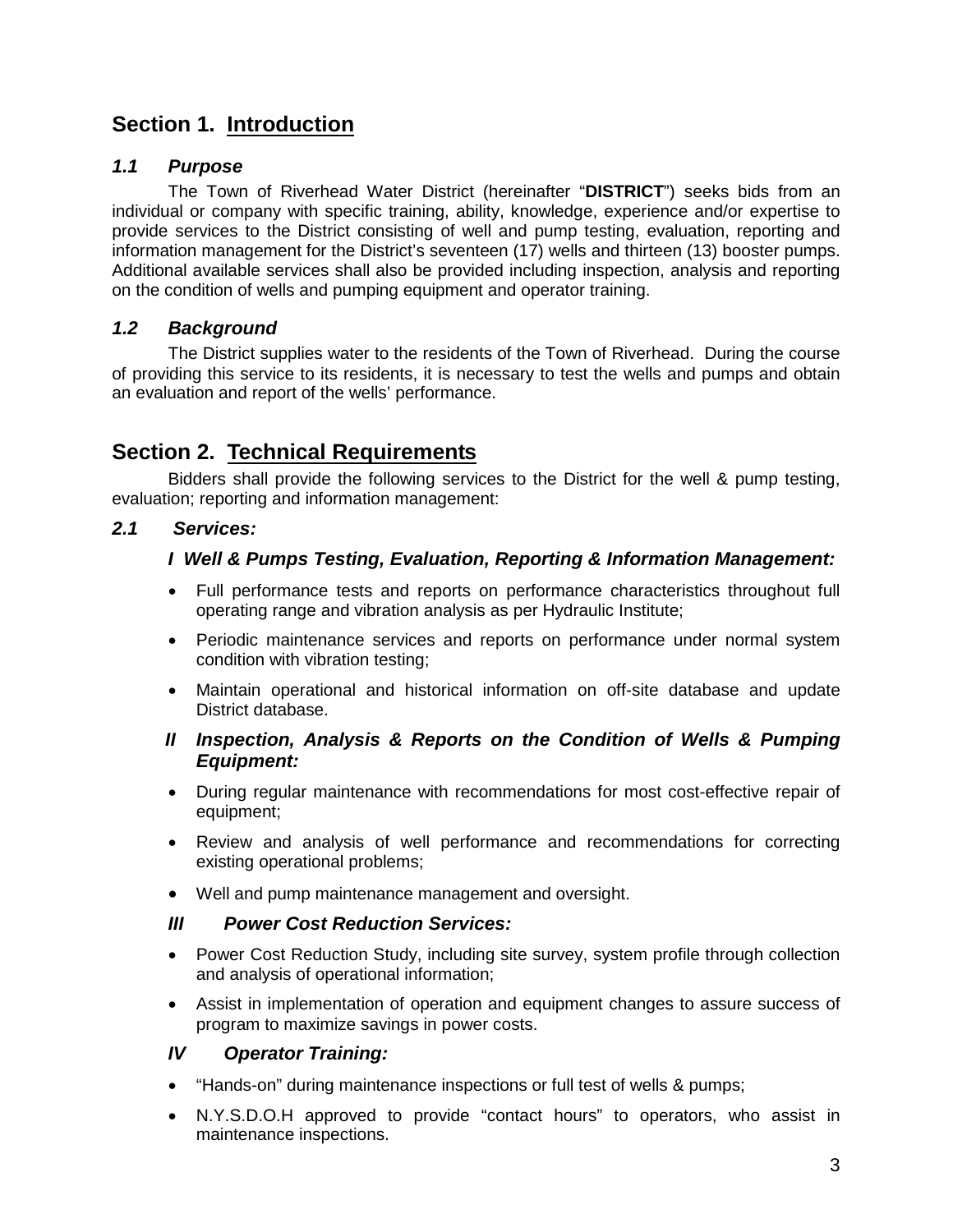• On-site covering various wells and pumping equipment-related subjects.

#### *2.2 Rates:*

Rates shall be determined as per the bid submitted by proposed bidders.

#### *2.3 Qualification of Bidders*

Prospective bidders shall supply the District with current references. Bidder must possess the required certification to provide contact hours pursuant to N.Y.S.D.O.H. requirements for maintenance inspections and submit letter of certification and/or licenses with the bid.

# **Section 3. Contractual Terms and Conditions**

#### *3.1 General Specifications*

Bidders shall be responsible to carefully examine the Specifications.

Bidders shall furnish their price and/or lump sum bid as called for on the Bid Sheet(s) attached.

All things not expressly mentioned in these specifications, but involved in carrying out their intent are required by these Specifications; and the vendor shall perform the same as though they were specifically mentioned, described and delineated.

#### *3.2 Discounts*

If Bidder allows cash discount, it shall be as follows:

For payment within 15 days of delivery and/or receipt of voucher. For payment within 30 days of delivery and/or receipt of voucher. Discount less than 1% will not be considered.

Cash discounts will not be considered in determining low bidders, but will be taken into consideration in awarding tie bids.

#### *3.3 Compliance with Rules and Regulations*

The unit and associated equipment furnished shall comply with all provisions which would be applicable, if the Town of Riverhead were a private corporation of Federal and State of New York Laws, Ordinances, Codes, Rules, Regulations, Orders, Permits and Licenses and with fire underwriters requirement, except that where the weight and dimensions requirements set forth herein exceed such provisions, these Specifications shall control.

#### *3.4 Deviation*

Minor deviations from the provisions of these Specifications will be considered to permit manufacturers to follow their standard manufacturing process. Such deviations will be approved only in the sole discretion of the District and only if in its opinion they do not adversely affect the operation, maintenance, strength, efficiency, effectiveness or life of the unit or any of its parts.

All proposed minor deviations, with full details, must be listed on a separate Detail Sheet, which must be attached to and made part of this bid.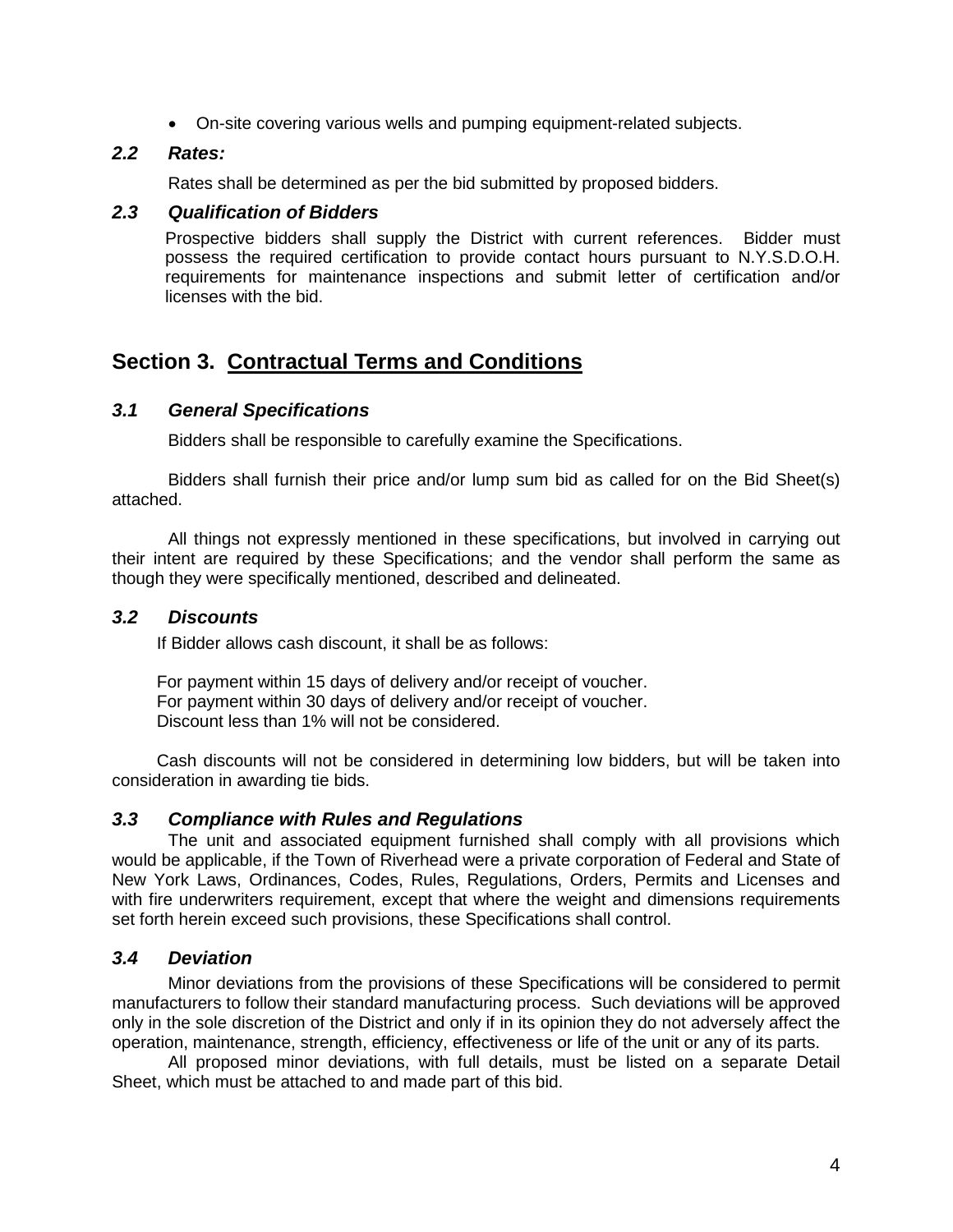The Town of Riverhead reserves the absolute right and responsibility in its sole discretion to accept or reject any or all bids, or parts thereof, and waive any formality if it believes such action to be in the best interest of the Town.

### *3.5 Contract Period*

The Contract Period shall be effective from the date a resolution is adopted by the Town Board of the Town of Riverhead awarding the bid, and shall continue for a period of one (1) year. At the termination of the contract period, the contract may be extended (not to exceed two extensions) for a total not to exceed three (3) years at the sole discretion of the Town of Riverhead and with the consent of the vendor.

### **3.6** *Insurance Required*

The successful bidder will be required to procure, pay for and keep in full force and effect during the term of this contract, the following types of insurance:

- 1. Workers' Compensation Insurance;
- 2. Public Liability and Property Damage;
- 3. Contractor's Liability and Contractor's Property Damage;
- 4. Owner's Protective Public Liability and Property Damage;
- 5. Automobile Public Liability and Property Damage.

All insurance coverage shall be in an amount not less than one million dollars (\$1,000,000.00) together with umbrella coverage in an amount of not less than two million dollars (\$2,000,000.00). Insurance documents (certificate(s) of insurance) shall be submitted to the Riverhead Water District within fourteen (14) calendar days from the date the Town Board adopts the resolution awarding the bid. Failure to provide acceptable insurance certificates within the timeframe aforementioned shall result in the termination of the contract and afford the Town of Riverhead the right to award the bid to the next responsible bidder.

### *3.6 Payment Terms*

The Vendor shall obtain a purchase order from the District for the work to be performed and shall submit invoices, together with a Town of Riverhead voucher, to Riverhead Water District within a reasonable time after providing the services. All invoices must reference the Riverhead Water District Purchase Order number for the services submitted pursuant to this contract. Vouchers may be obtained from the Town of Riverhead's website at **www.townofriverheadny.gov**.

Vouchers submitted for payment must be approved by the Town Board at one of its regularly scheduled meetings. After payment has been approved by resolution of the Town Board, payment will be forwarded directly to the vendor.

### *3.7 Rights and Options*

The District reserves, holds and may (in it sole discretion) exercise any or all of the following rights and options with respect to the notice of RFP, the RFP and the subsequent Contract, without any liability therefore to the District. The District shall enter into a contract with the proposer whose bid best satisfies the overall interests of the District.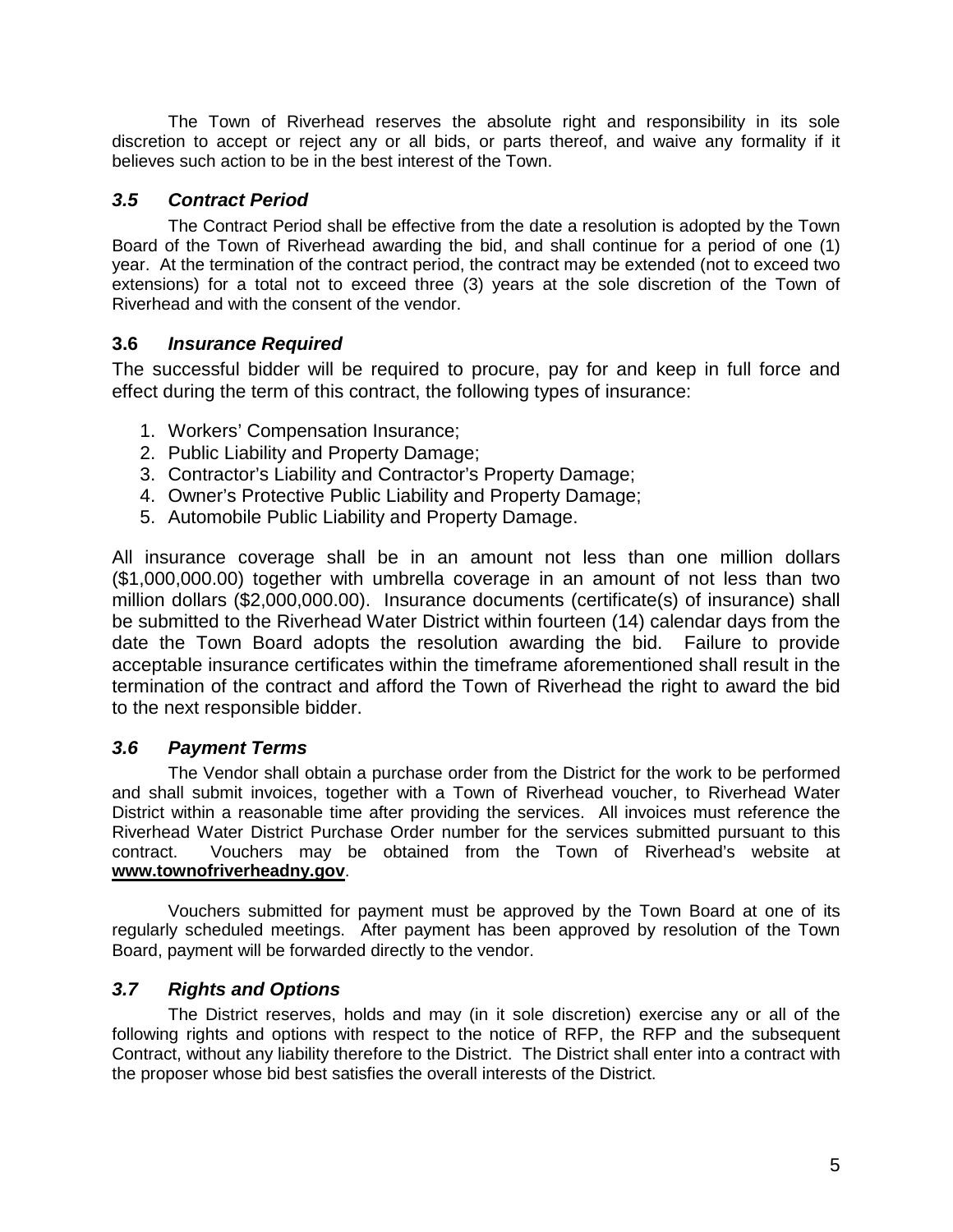## **Section 4. Administrative**

### *4.1 Inquiries*

All inquiries concerning this solicitation should be addressed to the following:

#### *Riverhead Water District 1035 Pulaski Street Riverhead NY 11901 631-727-3205 631-369-4608 FAX*

All questions should be submitted in writing, citing the particular bid section and paragraph number. Prospective Bidders should note that all clarifications and exceptions including those relating to the terms and conditions of the contract are to be resolved prior to the submission of a bid. Answers to all questions of a substantive nature will be given to all Prospective Bidders in the form of a formal addendum which will be annexed to and become part of the resultant contract.

### *4.3 Submission of Bids*

Bids shall be submitted to the Town Clerk as provided for in **Appendix A** attached hereto. All bids in the attached and accompanying documentation will become the property of the Town of Riverhead and will not be returned. The content of each bidder's bid will be held in strict confidence during the bid evaluation process, and no details of any bid will be discussed outside the evaluation process. The successful bidder's bid and a copy of the specification will be made part of the contract. Therefore, an official authorized to commit the company to a contract must sign the bid.

### *4.4 Town's Rights to Bids*

By submitting a bid, the bidder covenants not to make any claim for or have any right to damages because of any misinterpretation or misunderstanding of the specification, or because of any misinformation or lack of information. The Town of Riverhead has the following prerogatives with regard to bids submitted:

- to accept or reject any or all bids;
- to correct any arithmetic errors in any or all bids;
- to change the bid's due date upon appropriate notification to all prospective bidders;
- to adopt any or all of a successful bidder's bid;
- to negotiate with the selected bidder prior to contract award.
- begin contract negotiations with another bidder should the District be unsuccessful in negotiating a contract with the selected contractor within 45 calendar days.

## **Section 5. Bid Format and Content**

### *5.1 Overview*

This section identifies the information that all bidders must include in their bids to the District.

The rules established for bid content and format will be enforced. Variations from the rules prescribed herein may subject the respondent to outright disqualification. It is in the best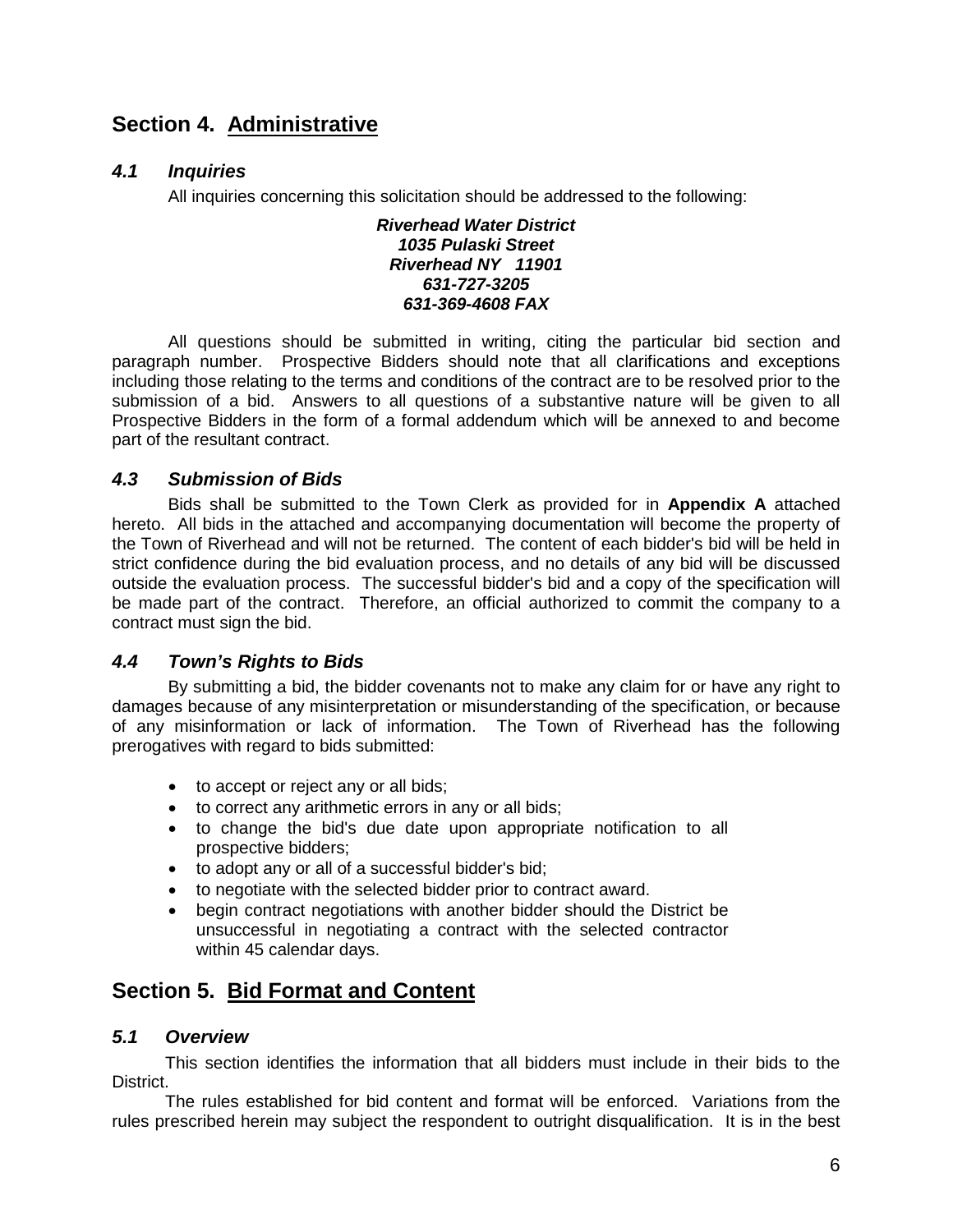interests of the respondent to become familiar with the constraints imposed on its bid so that the evaluation process can proceed in a timely manner.

Note that bids are subject to Town of Riverhead procurement rights as set forth herein.

The District prefers that the bids **not** be hand written, but this is not mandatory provided the respondent uses ink or an indelible pen.

#### *5.2 Cost Submittal Requirements*

The bid consists of the pricing bid that sets forth the costs for requested services. The cost submission should be complete, accurate, well-documented and in the format required. All prices must be inclusive of all costs necessary or incidental for proper performance under this contract.

## **Section 6. Bid Evaluation Criteria**

#### *6.1 Method of Award*

All bids received shall be subject to an evaluation by the District. The District desires to select the bidder who will provide the "best value" taking into consideration the most beneficial combination of qualifications, services and cost and who has met the requirements of this RFP. Only bids judged to be responsive to the submission requirements set forth in this RFP will be evaluated.

## **Section 7. NYS Labor Law**

The contractor and each and every subcontractor performing work at the site of the project to which this contract relates shall comply with the applicable provisions of the Labor Law, as amended, of the State of New York.

### **Section 8. Fuel Surcharges**

The Town of Riverhead will not pay any type of fuel surcharge. Any fuel charges added will be deleted from any payments made to the vendor.

## **Section 9. Attachments**

| Appendix A – Public Notice                     | Page 10 |
|------------------------------------------------|---------|
| Appendix B - Bid Form                          | Page 11 |
| Appendix C - Non-Collusive Bidding Certificate | Page 13 |
| Appendix D – Iran Divestment Act Certification | Page 14 |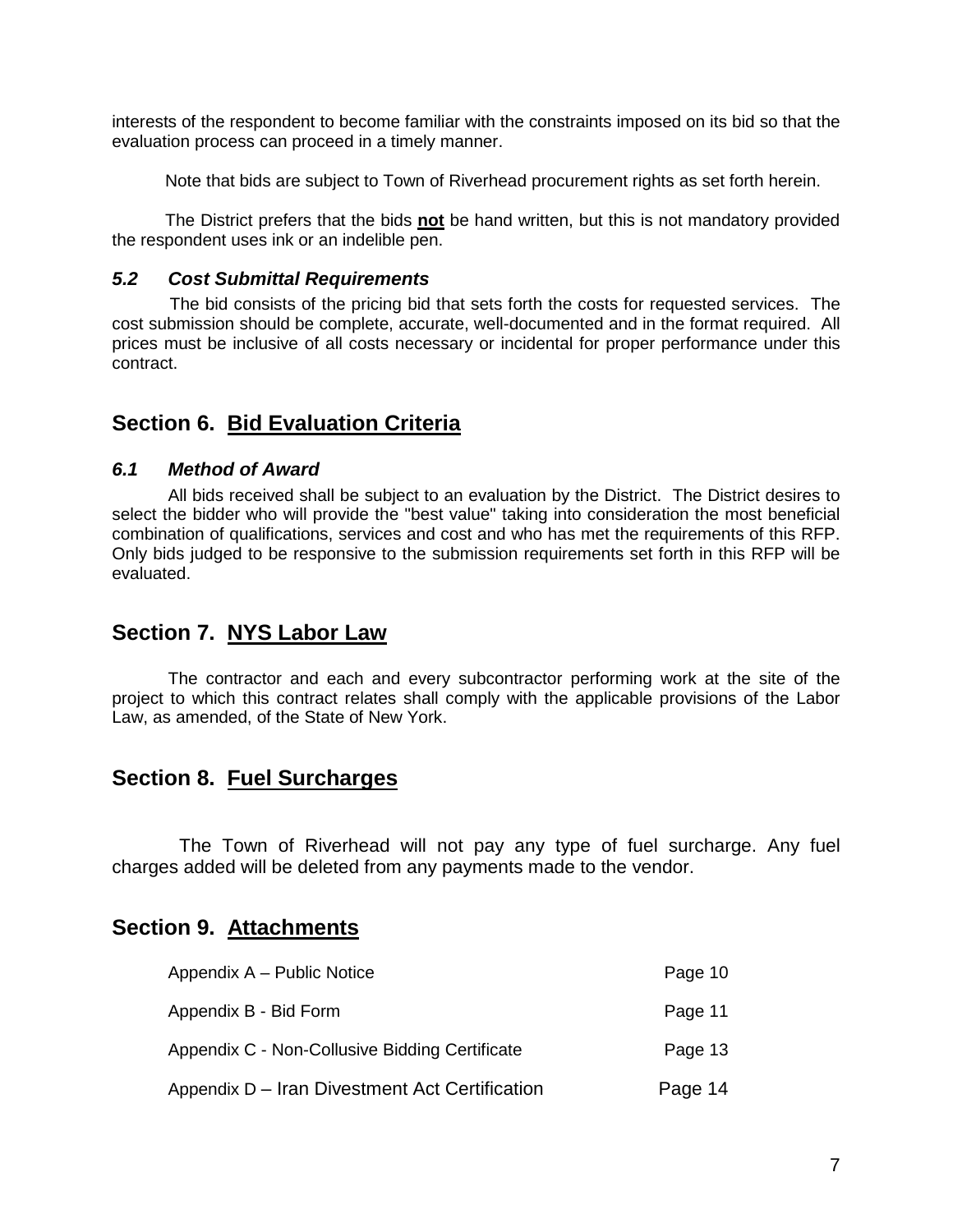## RIVERHEAD WATER DISTRICT WELL AND PUMP TESTING, EVALUATION, REPORTING And INFORMATION MANAGEMENT

### **Please furnish the following information:**

1. Please list name or names of contact person

During normal hours:

After hours:

- 2. Please list your days & hours of business:
- 3. Please list day business phone number(s):
- 4. Please list night business phone number(s):

Emergency phone number(s):

5. Attach current N.Y.S.D.O.H. certificate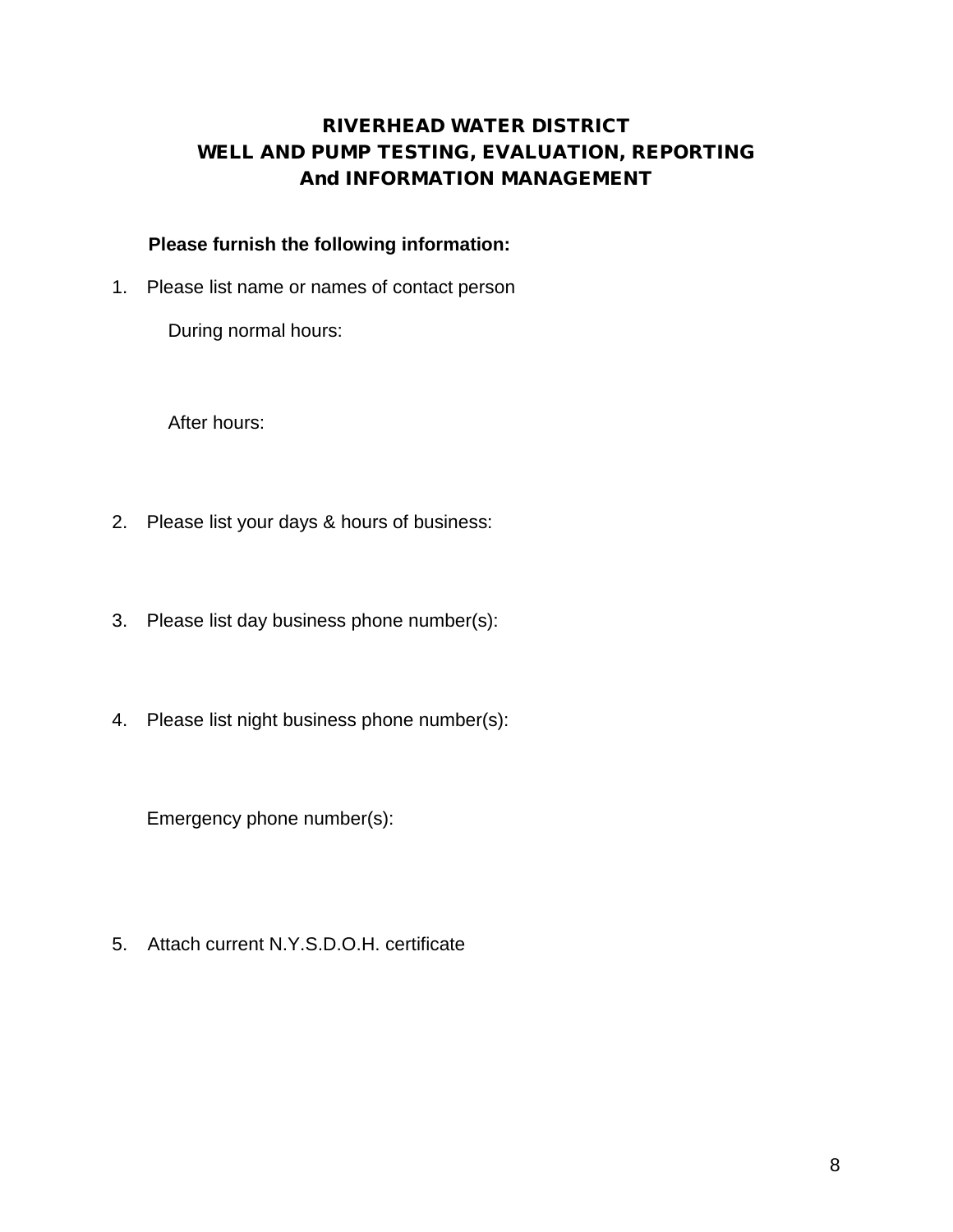#### **THESE BID PRICES SHALL STAY IN EFFECT FOR A PERIOD OF ONE (1) YEAR FROM THE DATE THE BID IS AWARDED BY RESOLUTION OF THE RIVERHEAD TOWN BOARD OR FOR ANY EXTENSION(S) GRANTED BY SUBSEQUENT RESOLUTIONS OF THE RIVERHEAD TOWN BOARD**

I/we fully understand that the acceptance of this bid is subject to the provision of Section 103A

and 103B of *The General Municipal Law*.

\_\_\_\_\_\_\_\_\_\_\_\_\_\_\_\_\_\_\_\_\_\_\_\_\_\_\_\_\_\_\_\_\_\_\_\_\_\_ NAME OF COMPANY SUBMITTING BID

\_\_\_\_\_\_\_\_\_\_\_\_\_\_\_\_\_\_\_\_\_\_\_\_\_\_\_\_\_\_\_\_\_\_\_\_\_\_\_\_ ADDRESS

CITY, STATE, ZIP CODE

TELEPHONE NUMBER

FAX NUMBER

EMAIL ADDRESS

\_\_\_\_\_\_\_\_\_\_\_\_\_\_\_\_\_\_\_\_\_\_\_\_\_\_\_\_\_\_\_\_\_\_\_\_\_\_ CONTACT PERSON (PRINTED NAME)

DATE SIGNATURE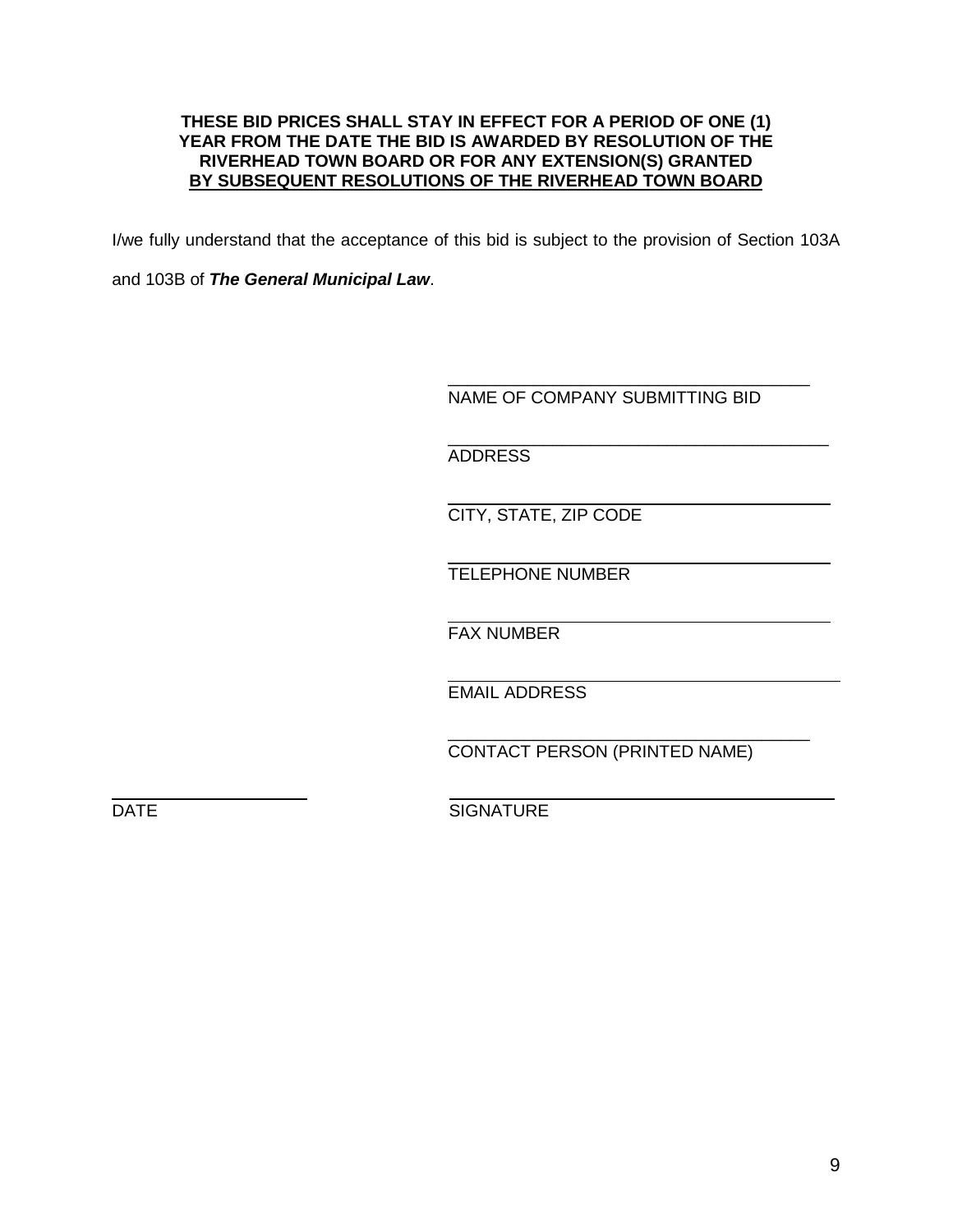### *APPENDIX A*

## **TOWN OF RIVERHEAD PUBLIC NOTICE REQUEST FOR BIDS**

Requests for Bids for well and pump testing, evaluation, reporting and information management for the Riverhead Water District's seventeen (17) wells and thirteen (13) boosters will be opened and read aloud by the Town Clerk of the Town of Riverhead at Town Hall, 200 Howell Avenue, Riverhead, New York, 11901, at **11:00 a.m.** on **March 17, 2015**.

Requests for Bids may be examined and/or obtained by visiting the Town of Riverhead website at [www.townofriverheadny.gov.](http://www.townofriverheadny.gov/) Click on "Bid Requests" and follow the instructions to register.

All bids are to be submitted in a sealed envelope bearing the designation **BID #RWD-2015-37 – WELL AND PUMP TESTING, EVALUATION, REPORTING AND INFORMATION MANAGEMENT – RIVERHEAD WATER DISTRICT**. **Bids must be addressed to the Office of the Town Clerk, 200 Howell Avenue, Riverhead, New York, 11901, and received by no later than 11:00 a.m. on March 17, 2015,** 

The Town Board reserves the right and responsibility to reject any or all bids or to waive any formality if it believes such action to be in the best interest of the Town.

#### **BY ORDER OF THE TOWN BOARD OF THE TOWN OF RIVERHEAD**

**Diane M. Wilhelm, Town Clerk**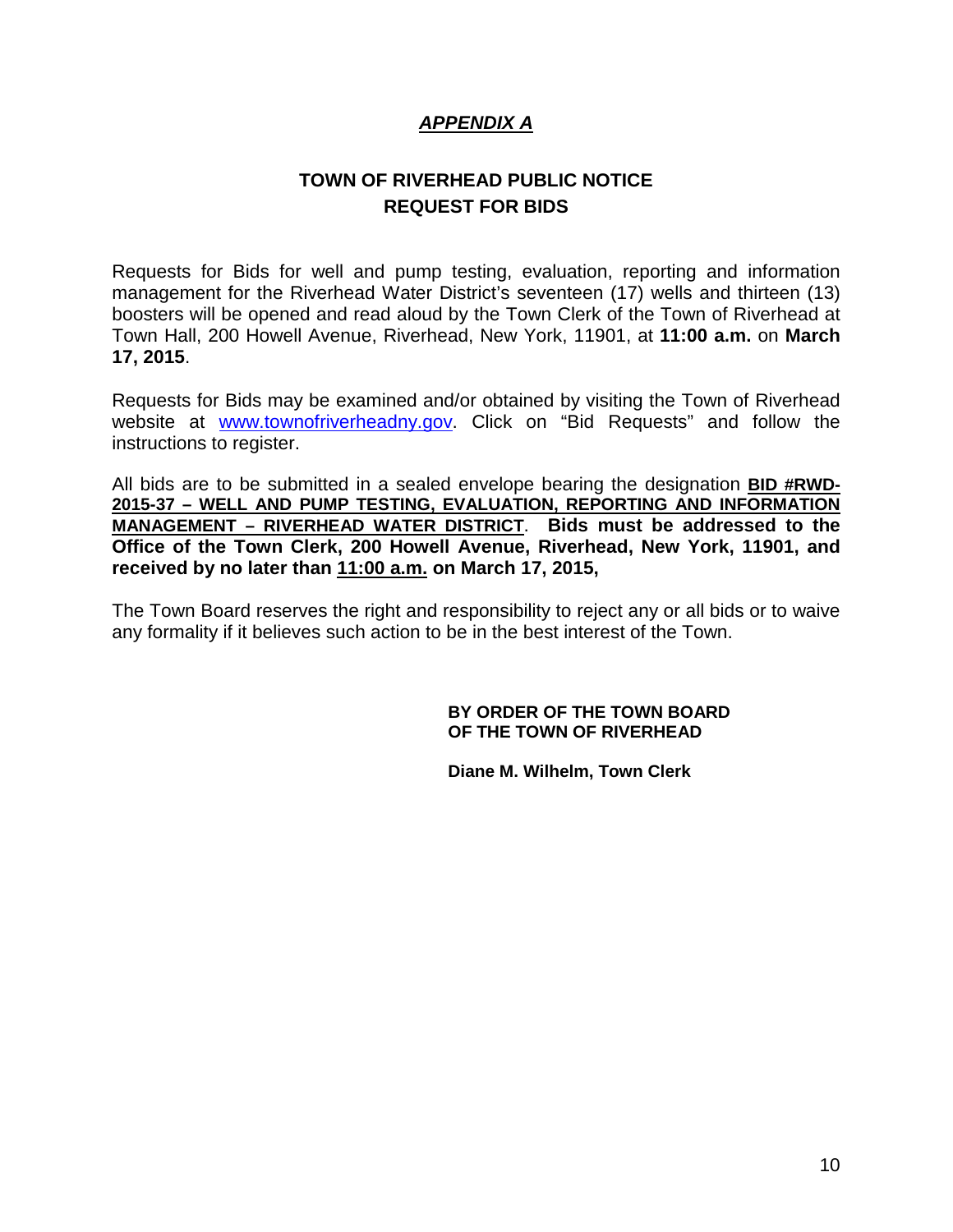### *APPENDIX B*

### BID PROPOSAL RIVERHEAD WATER DISTRICT WELL AND PUMP TESTING, EVALUATION, REPORTING And INFORMATION MANAGEMENT

|                                                                               | <b>Bidder Name:</b>                                                                                                                                                                                                                                                                                  |     |  |  |  |
|-------------------------------------------------------------------------------|------------------------------------------------------------------------------------------------------------------------------------------------------------------------------------------------------------------------------------------------------------------------------------------------------|-----|--|--|--|
| ITEM 1 – Well & Pumps Testing, Evaluation, Reporting & Information Management |                                                                                                                                                                                                                                                                                                      |     |  |  |  |
|                                                                               | I Full performance tests and reports on performance characteristics<br>throughout full operating range and vibration analysis<br>price per well on an "as needed" basis                                                                                                                              |     |  |  |  |
| Ш                                                                             | Periodic maintenance services and reports on performance under<br>normal system condition with vibration testing per well on<br>an "as needed" basis                                                                                                                                                 |     |  |  |  |
| Ш                                                                             | Maintain operational and historical information on off-site<br>database and update District database per well on an<br>"as needed" basis                                                                                                                                                             | \$. |  |  |  |
| *IV                                                                           | "Hands-on" during maintenance inspections or full test of<br>wells and pumps; N.Y.S.D.O.H approved to provide "contact"<br>hours" to operators, who assist in maintenance inspections;<br>on-site covering various wells and pumping equipment-<br>related subjects per well on an "as needed" basis |     |  |  |  |

#### *ITEM 2 - Inspection, Analysis & Reports on the Condition of Wells & Pumping Equipment*

I Includes regular maintenance with recommendations for most cost-effective repair of equipment; review and analysis of well performance and recommendations for correcting existing operational problems; well and pump maintenance management and oversight; assist in implementation of operation and equipment changes to assure success of program to maximize savings in power costs per well on an "as needed" basis.

> Hourly rate based upon the assumption Of 10 hrs per well Section 10 and  $\frac{1}{2}$  Section 10 and  $\frac{1}{2}$

**\***II "Hands-on" during maintenance inspections or full test of wells and pumps; N.Y.S.D.O.H approved to provide "contact hours" to operators, who assist in maintenance inspections; on-site covering various wells and pumping equipmentrelated subjects per well on an "as needed" basis.  $\$\$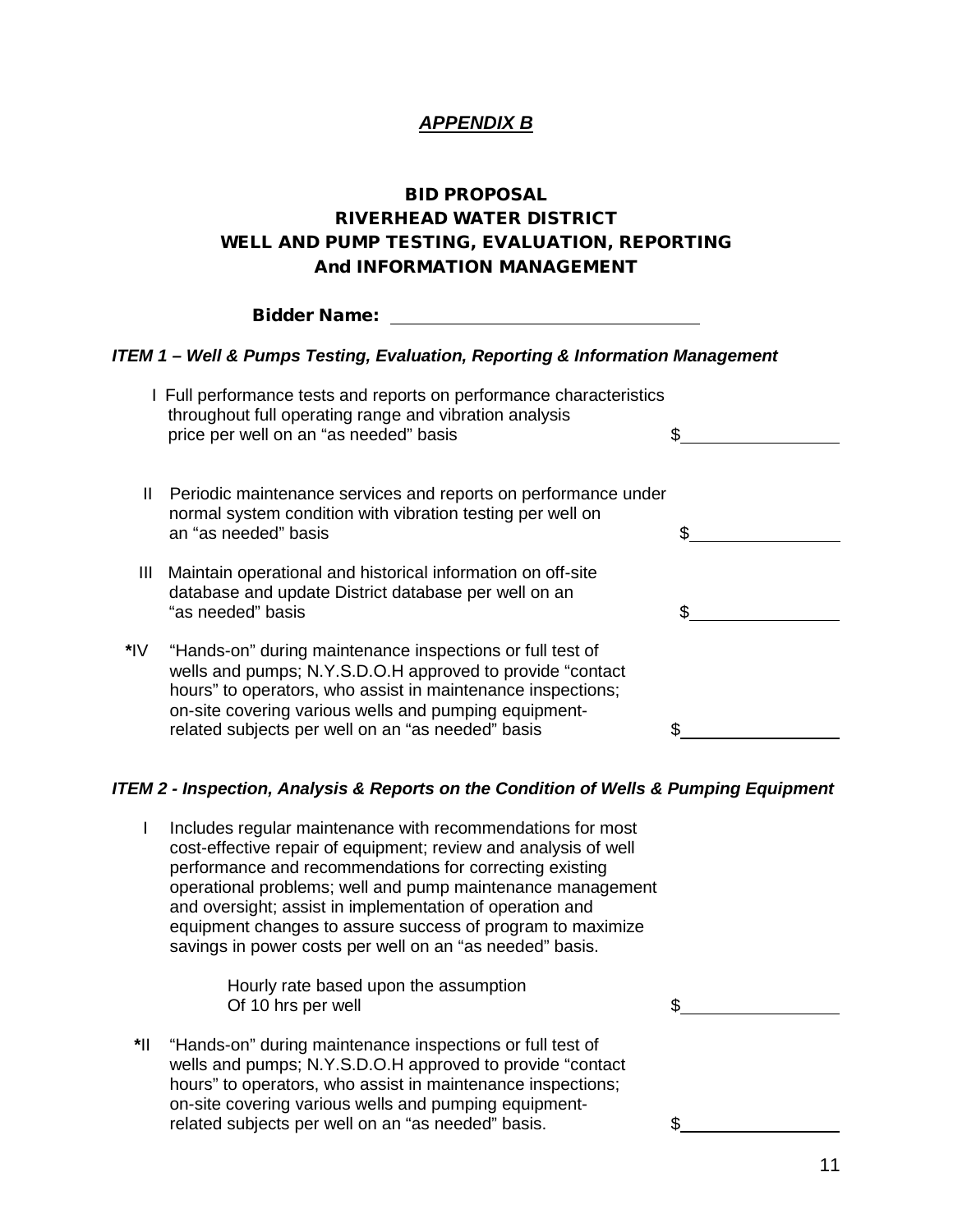### *BID PROPOSAL (continued)*

#### *ITEM 3 - Power Cost Reduction Services*

Power Cost Reduction Study, including site survey, system profile through collection and analysis of operational information per well on an "as needed" basis.  $\qquad \qquad$   $\qquad \qquad$   $\qquad \qquad$   $\qquad \qquad$  per hr.

## **TOTAL AMOUNT BID FOR ITEMS PER WELL: TOTAL \$**

**\*Attach certification and/or licences**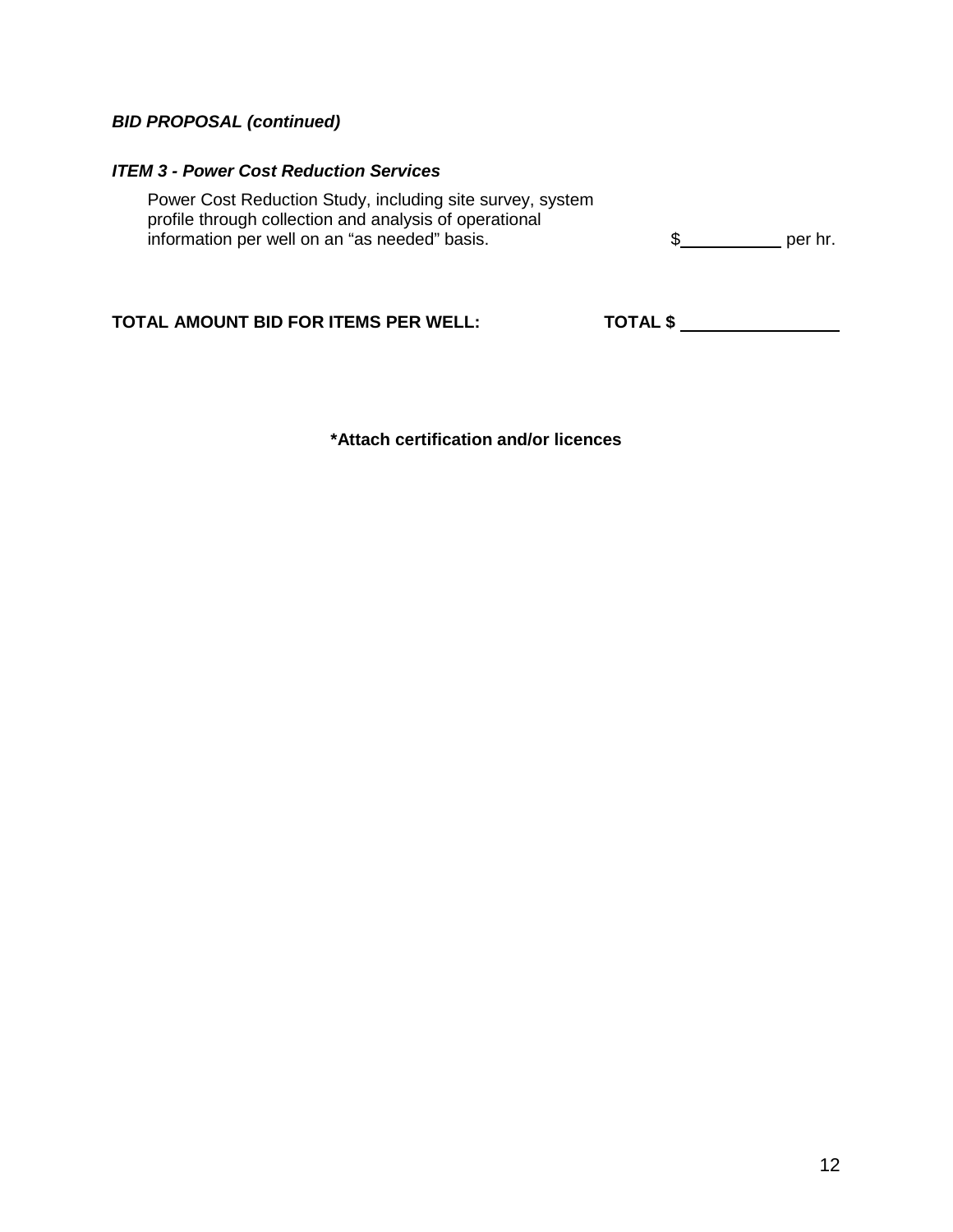### *APPENDIX C*

#### **NON-COLLUSIVE CERTIFICATE** (MUST BE COMPLETED, SIGNED, NOTARIZED AND RETURNED WITH BID)

UNDER PENALTIES OF PERJURY:

AND SAYS:

\_\_\_\_\_\_\_\_\_\_\_\_\_\_\_\_\_\_\_\_\_\_\_\_\_\_\_\_\_\_\_\_\_\_\_\_\_\_(BIDDER), BEING DULY SWORN, DEPOSES

- A) This bid or bid has been independently arrived at without collusion with any other bidder or with any competitor or potential competitor;
- B) This bid or bid has not knowingly been disclosed, prior to the opening of bids or bids for this project, to any other bidder, competitor, or potential competitor;
- C) No attempt has been made or will be made to induce any other person, partnership, or corporation to submit or not to submit a bid or bid;
- D) The person signing this bid or bid certifies that he has been fully informed regarding the accuracy of the statements contained in this certification, and under penalties of perjury, affirms the truth thereof, such penalties being applicable to the bidder as the person signing on it's behalf; and
- E) That the attached hereto (if a corporate bidder) is a certified copy of a resolution authorizing the execution of this certificate by the signatory of this bid or bid on behalf of the corporate bidder.

|                         | (PRINT CORPORATION NAME)           |
|-------------------------|------------------------------------|
|                         |                                    |
|                         |                                    |
|                         | (SIGNATURE)                        |
|                         |                                    |
|                         | (TITLE)                            |
|                         |                                    |
|                         |                                    |
| Sworn to before me this |                                    |
|                         | _day of__________________, 20_____ |
|                         |                                    |
|                         |                                    |

NOTARY PUBLIC